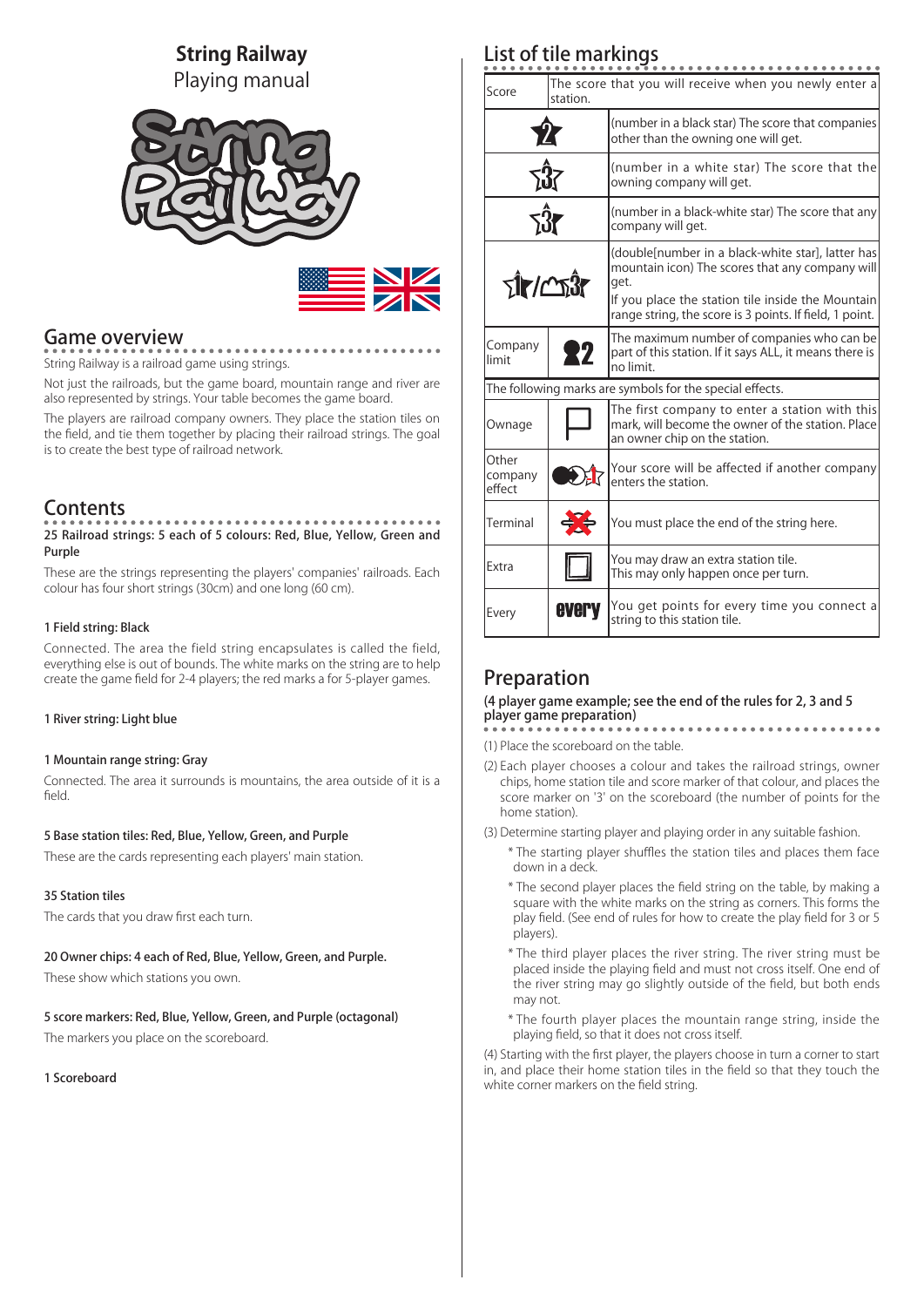

# How to play

Game starts with the starting player and continues in any order you deem fit.

## On your turn

A turn is done in this order:

- 1. Draw a station tile
- 2. Place the station tile(s)
- 3. Place a railroad string.
- 4. Calculate score.
- 1. Draw a station tile.
- \* Draw the top card from the deck (the very first turn the start player draws an extra card, total of 2)
- \* If the card was a Countryside station, draw another card from the deck.
- 2. Place the station tile(s)
- \* Place all the stations you drew onto the field, while observing these rules:
	- It must be placed inside the game field, and may not be placed on top of or beneath the field string.
	- It must not touch any other station tile in any way.
- It must not be placed on top of or beneath a railroad string, river string, or mountain range string.
- 3. Place a railroad string
- \* Choose one of your railroad strings to place.
- \* Place it inside the playing field, observing the following rules:
- No part of the railroad string may be outside the playing field or on top of the field string.
	- It must not cross itself.
	- Both ends of the string must be placed on top of a station tile.
	- One part of the string must lie on top of either your home station or a station in which you have a track. In other words, your first railroad string must be on top of your home station. (A station in which you have a track is a station tile that another of your strings is already lying on.)
	- It must never be placed beneath any existing station tiles, railroad strings, river string, mountain string or field string.
	- When newly entering a station, please observe the station maximum company limit. You may not place a string so that this limit is exceeded. (Newly entering a station  $=$  placing your string on top of a station tile on which you previously had no railroad string).
	- You may not let the same string enter the same station twice.
- \* If you newly entered any unowned stations, place one of your owner chips onto the station tile. This means you now own that station.

### 4. Calculate score

- \* You score points for the railroad string you placed this turn according to the following rules. Adjust your score marker on the scoreboard.
	- For each station you newly entered: The points on the station tile.
	- For each railroad string, river string or mountain string crossed: –1 point. (No penalty for crossing strings on top of a station tile.)
	- For each ownable station owned by another company you newly entered: The owning player gets or loses points (noted on the station tile)
	- For each "junction station" this string touches: 1 point.



### Turn end

When you're done, it's the next player's turn.

#### End game and victory conditions

 \* The game ends when all players have placed all their strings (5 turns).

- \* The player with the most points wins.
- \* In the case of a tie, it's a tie.

# The station tiles

## Base stations (5)

Points: You 3, others 2 Company limit: None Special effect:

This is the player's own station. Each time another company newly enters this station, you lose 1 point.

#### Central stations (4)

Points: 3 Company limit: None Special effect: None

#### Local stations (6)

Points: 2 Company limit: 3 Special effect: None

#### Suburban stations (6)

Points: 2 Company limit: 2 Special effect: None

### Countryside stations (8)

Points: 1 Company limit: 1 Special effect: Special effect: When you draw this, you may draw one extra station tile (use this effect maximum once per turn.)

# Town stations (2)

Points: You 3, others 1 Company limit: None Special effect: Ownable station. For each other company that newly enters this station, you lose 1 point.

### Transfer stations (2)

Points: You 0, others 2

Company limit: None

Special effect: Ownable station. For each other

company that newly enters this station, you gain 1 point.

### Junction stations (3)

Points: 1 each time Company limit: 3 Special effect: One point for each time you place your string on this station.

## Terminal (2)

Points: 3 Company limit: None Special effect: The string must end here.

### Landmark stations (2)

Points: Field 1, Mountain 3 Company limit: 2 Special effect: If it's in a field, 1 point, if in the mountain range, 3 points.